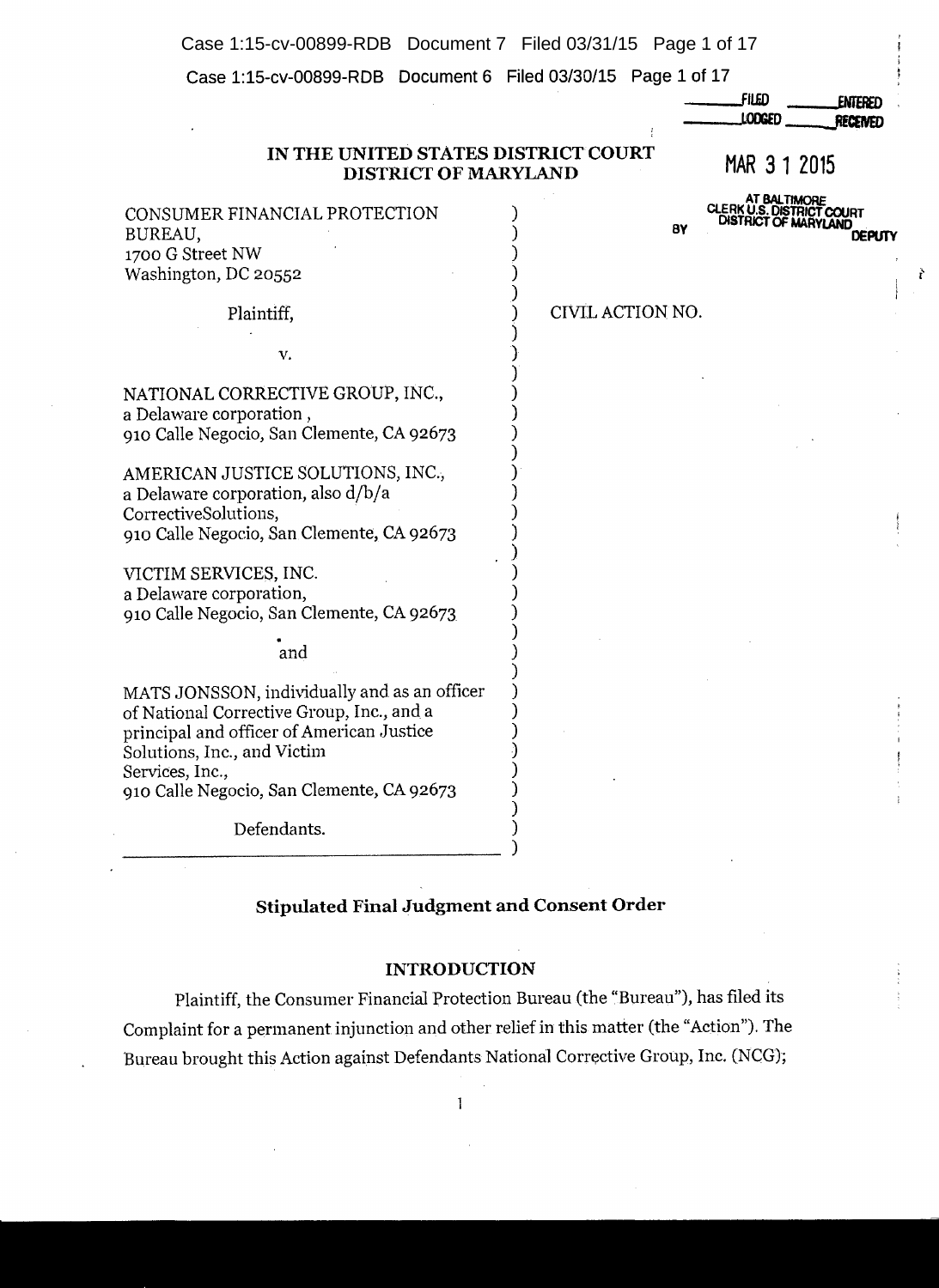**Case 1:15-cv-00899-RDB Document 6 Filed 03/30/15 Page 2 of 17**  Case 1:15-cv-00899-RDB Document 7 Filed 03/31/15 Page 2 of 17

American Justice Solutions, Inc., doing business as CorrectiveSolutions (AJS); Victim Services, Inc., (VSI); and Mats Jonsson (Jonsson) to enforce provisions of the Fair Debt Collection Practices Act, 15 U.S.C. § 1692 *et seq.* ("FDCPA") and the Consumer Financial Protection Act, 12 U.S.C. § 5481 *et seq.* ("CFPA"). NCG, AJS, VSI, and Jonsson waived service of the Summons and Complaint. The Bureau, NCG, AJS, VSI, and Jonsson stipulate to entry of this Order to resolve all matters in dispute in this action between them.

The parties having requested the Court to enter this Order, it is therefore ORDERED, ADJUDGED, and DECREED as follows:

#### **FINDINGS**

1. This Court has subject-matter jurisdiction over the Bureau's claims because they are brought under Federal consumer financial law, 12 U.S.C.  $\S$  5565(a)(1), present a federal question, 28 U.S.C. § 1331, and are brought by an agency of the United States, 28 U.S.C. § 1345.

2. Venue is proper in this district because Defendants are located in and do business in this district,  $28 \text{ U.S.C.}$  §§  $1391(b)$  and (c), and  $12 \text{ U.S.C.}$  §  $5564(f)$ .

3. The Complaint states claims upon which relief may be granted under sections 1031(a) and 1036(a)(1) of the CFPA, 12 U.S.C. §§ 5531(a) and 5536(a)(1), and under sections 807 and 809 of the FDCPA, 15 U.S.C. §§ 1692e and 1692g. The relief provided in this Order is appropriate and available pursuant to sections 1054 and 1055 of the CFPA, 12 U.S.C.  $\S$ § 5564 and 5565, and section 814 of the FDCPA, 15 U.S.C. § 16921.

 $4.$  The Bureau and Defendants stipulate and agree to entry of this Order, without trial or final adjudication of any issue of fact or law, and without any admission of liability or wrongdoing, to settle and resolve all matters in dispute arising from the conduct of the Defendants alleged in the Complaint to the date of entry of this Order.

5. All parties waive all rights to appeal or otherwise challenge or contest the validity of this Order. Defendants further waive and release any claim they may have against the Bureau, and its employees, representatives, or agents.

6. Defendants waive any claim that they may have under the Equal Access to Justice Act, 28 U.S.C. § 2412, as amended by Pub L. 104-121, 100 Stat. 847, 863-64

2

سنة بتنسب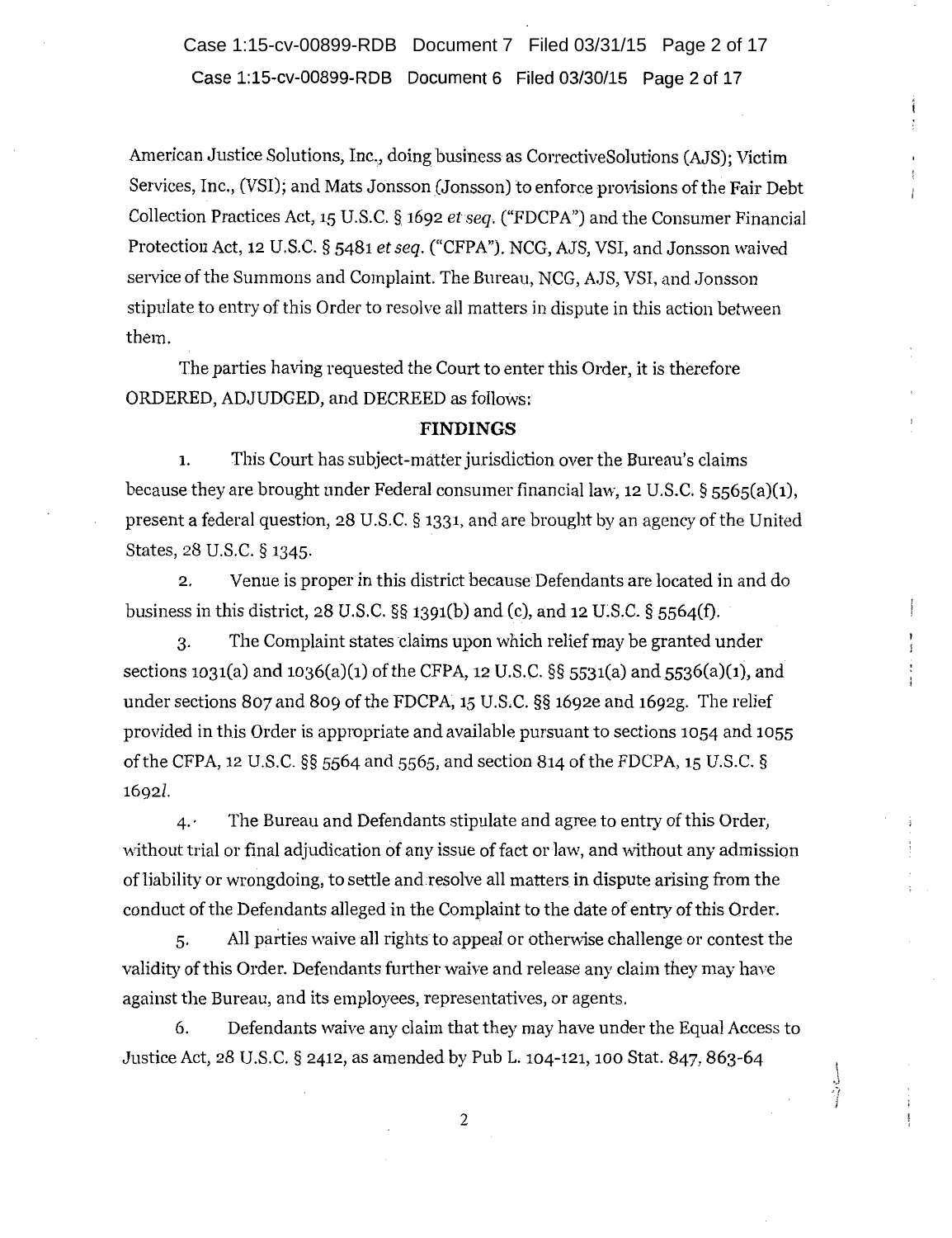**Case 1:15-cv-00899-RDB Document 6 Filed 03/30/15 Page 3 of 17**  Case 1:15-cv-00899-RDB Document 7 Filed 03/31/15 Page 3 of 17

(1996), and further waive any right to attorneys' fees that may arise under said provision of law.

#### **DEFINITIONS**

7. For purposes of this Order, the following definitions shall apply:

a. "affected consumer" means any consumer who paid financial accountability class fees, directly or indirectly, to Defendants during the relevant time period in relation to a bad check violation.

b. "bad check violation" means a violation of the applicable State criminal law relating to the writing of dishonored checks;

c. "check" means a draft, payable in United States dollars, on demand and dravm on or payable through or at an office of a depository institution, whether or not negotiable, that is handled for forward collection or return, including a substitute check and a traveler's check; but not including a noncash item;

d. "collection" means any procedure or action pursued by Defendants to obtain payments related to a debt and/or restitution;

e. "communication" means the conveying of information regarding a debt and/or restitution to any person through any medium;

f. "consumer" means any natural person obligated or allegedly· obligated to pay any debt and/or restitution;

g. ''Defendants" means National Corrective Group, Inc., doing business as CorrectiveSolutions; American Justice Solutions, Inc., doing business as CorrectiveSolutions; Victim Services, Inc.; Mats Jonsson, and their successors and assigns;

h. "District Attorney" or "DA" means a State or district attorney-the chief elected or appointed prosecuting attorney in a district, county (as defined in section 2 of title 1, United States Code), municipality, or comparable jurisdiction, including State attorneys general who act as chief elected or appointed prosecuting attorneys in a district, county (as so defined), municipality or comparable jurisdiction, who may be referred to by a variety of titles such as district attorneys, prosecuting attorneys, commonwealth's attorneys, solicitors, county attorneys, and state's attorneys, and who are responsible for the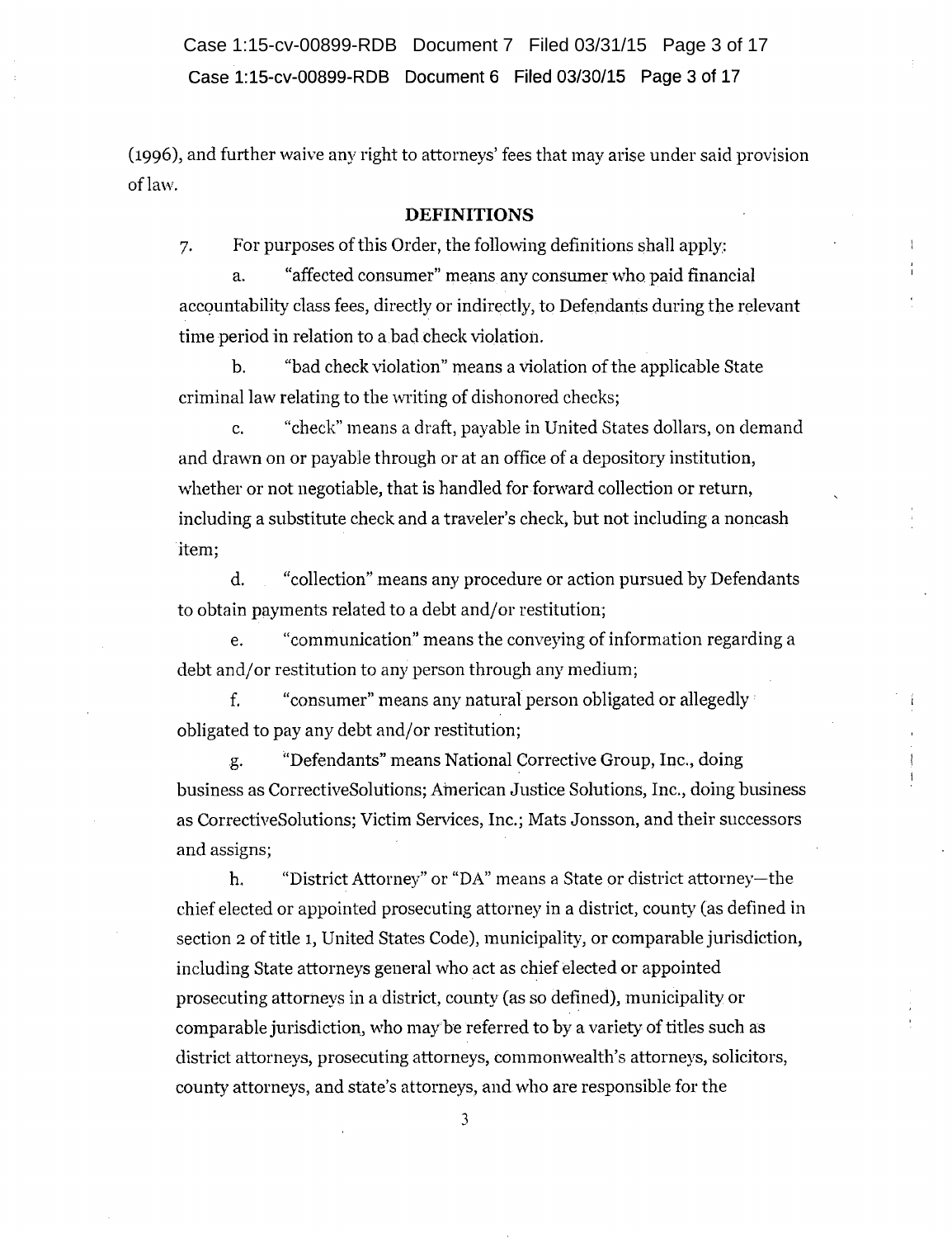Case 1:15-cv-00899-RDB Document 6 Filed 03/30/15 Page 4 of 17 Case 1:15-cv-00899-RDB Document 7 Filed 03/31/15 Page 4 of 17

prosecution of State crimes and violations. of jurisdiction-specific local ordinances;

i. "debt and/or restitution" means any obligation or alleged obligation of a consumer to pay money arising out of a transaction in which the money, property, insuranee, or services which are the subject of the transaction are primarily for personal, family, or household purposes, including the amount of any fees associated with a pre-trial bad check diversion program;

j. "pre-trial bad check diversion program" means any pre-charge pretrial bad check diversion programs for alleged bad check offenders operated by Defendants.

1. "Enforcement Director" shall mean the Assistant Director of the Office of Enforcement for the Consumer Financial Protection Bureau, or his/her delegee.

m. "effective date" means the date on which the Order is entered.

n. "person" means an individual, partnership, company, corporation, association (incorporated or unincorporated), trust, estate, cooperative organization, or other entity.

o. "related consumer action" means a private action by or on behalf of one or more consumers or an enforcement action by another governmental agency brought against any of the Defendants based on substantially the same facts as alleged in the Complaint filed in this Action.

p. "relevant time period" means the period from July 21, 2011 through March 15, 2015.

#### ORDER

#### Compliance with all applicable laws

IT IS ORDERED that:

8. Defendants, and all of their officers, and employees who have actual notice of this Order, whether acting directly or indirectly, are hereby permanently restrained and enjoined from violating the Fair Debt Collection Practices Act, 15 U.S.C. § 1692 *et seq.* ("FDCPA") and the Consumer Financial Protection Act, 12 U.S.C. § 5481 *et seq.* ("CFPA") and, without limiting the scope of the foregoing: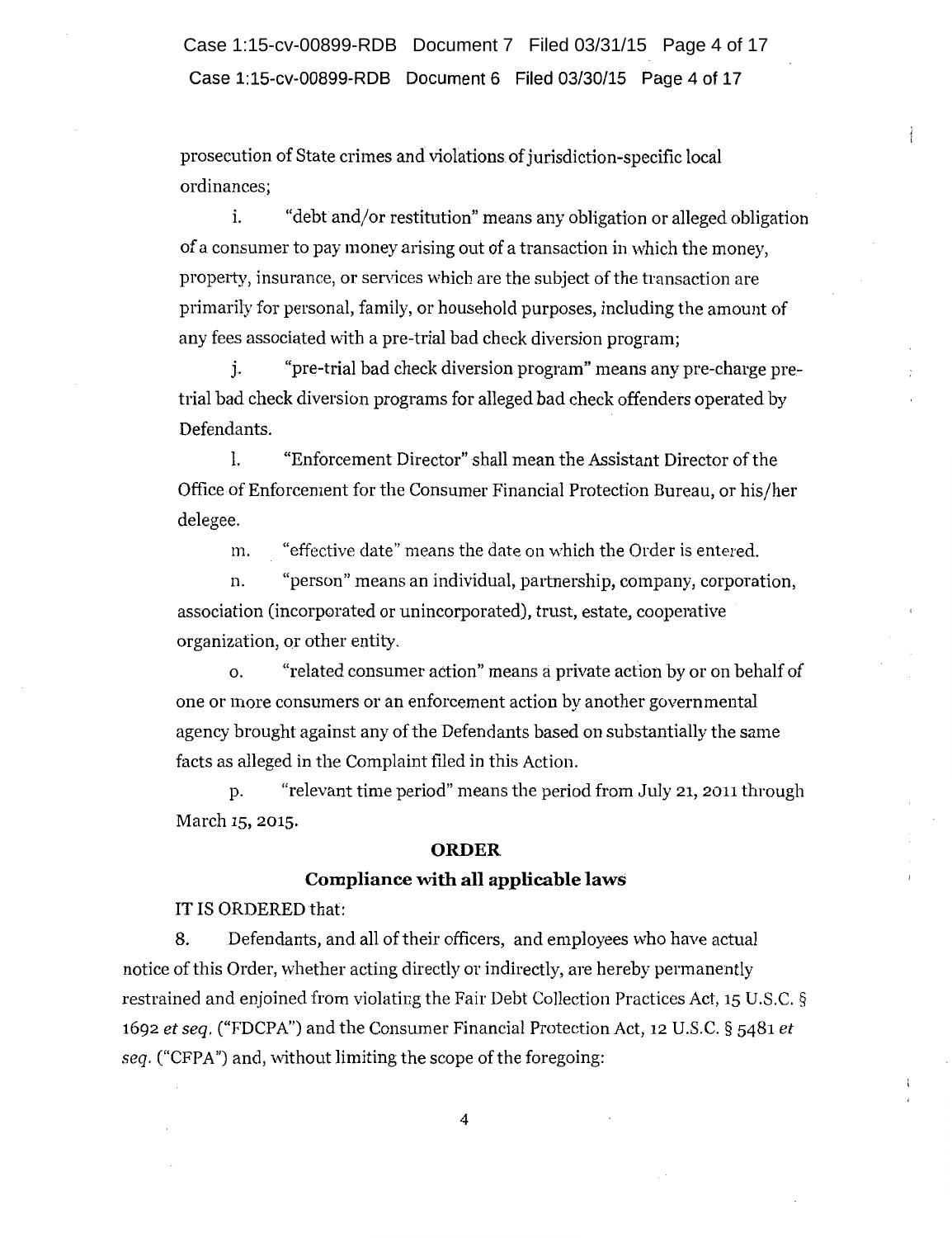**Case 1:15-cv-00899-RDB Document 6 Filed 03/30/15 Page 5 of 17**  Case 1:15-cv-00899-RDB Document 7 Filed 03/31/15 Page 5 of 17

a. Defendants shall not engage in any unfair, deceptive, or abusive acts or practices in connection with the collection of any debt and/or restitution;

b. Defendants shall not engage in any unfair, deceptive, or abusive acts or practices in connection with the operation of a pre-trial bad check diversion program, financial accountability classes, or any other class associated with the collection of any debt and/or restitution;

c. Defendants shall not represent to consumers, directly or indirectly, expressly or by implication, that they are a District Attorney, including through the use of a letterhead or facsimile signature of a District Attorney, through the Defendants' manner of answering telephone calls from consumers, or otherwise; provided, however, that Defendants may reference the District Attorney in communications with consumers if they clearly and conspicuously state that Defendants are a private company administering the pre-trial bad check diversion program on behalf of the District Attorney;

d. Defendants shall clearly and conspicuously inform consumers in all communications that the communication is from the applicable Defendant;

e. Defendants shall not operate or administer a pre-trial bad check diversion program, contact consumers about a pre-trial bad check diversion program, or represent to a consumer, directly or indirectly, expressly or by implication, that they are eligible for a pre-trial bad check diversion program, unless Defendants have receivedfrom the District Attorney or an employee of the district attorney authorized to make such a determination a written verification that:

i. the District Attorney or an employee of the district attorney authorized to make such a determination has performed a review of a bad check violation and determined that probable cause of a bad check violation under State penal law exists with regard to that consumer;

ii. the District Attorney or an employee ofthe district attorney authorized to make such a determination has determined that contact with the alleged offender for purposes of participation in the diversion program is appropriate;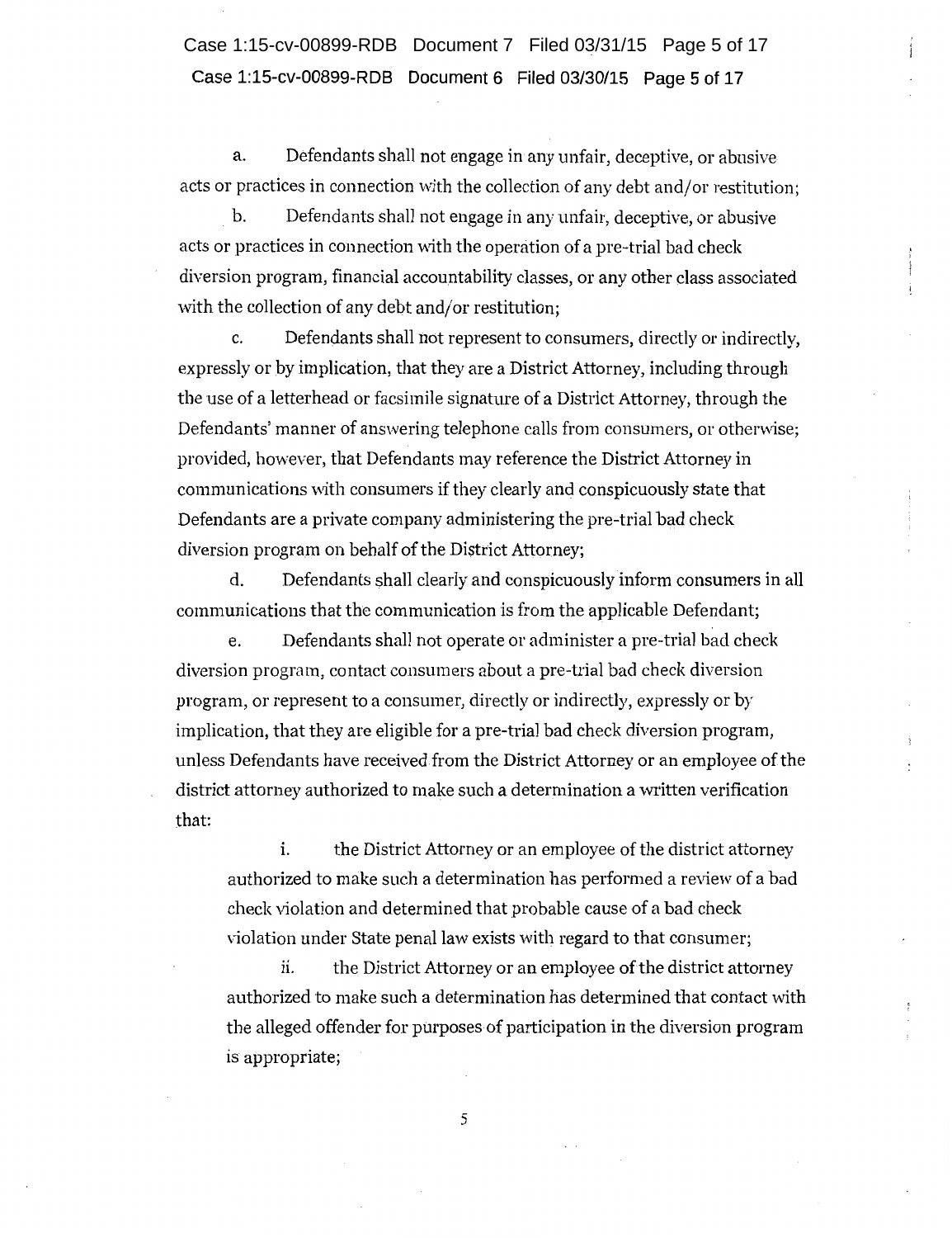Case 1:15-cv-00899-RDB Document 6 Filed 03/30/15 Page 6 of 17 Case 1:15-cv-00899-RDB Document 7 Filed 03/31/15 Page 6 of 17

iii. the District Attorney or an employee of the district attorney authorized to make such a determination has determined that the alleged offender has failed to pay the bad check after demand for payment, pursuant to State law, was made for payment of the check amount; and

iv. the District Attorney has met all applicable state law prerequisites for including a bad check violation in the diversion program, including conducting criminal background checks, where required by state law;

f. Defendants shall not operate or administer a pre-trial bad check diversion program unless they are operating under the direction, supervision, and control of a District Attorney;

g. Defendants shall not represent to consumers, directly or indirectly, expressly or by implication, that consumers may be subject to legal action, including criminal prosecution except that Defendants may accurately restate or cite applicable state penal had check laws;

h. Defendants shall not represent to consumers, directly or indirectly, expressly or by implication, that nonpayment of a debt will result in consumers' arrest or imprisonment;

i. Defendants shall not, directly or indirectly, expressly or by implication, refer to legal action, criminal charges, criminal prosecution, fines, arrest, or imprisonment, in headers, titles, bold font, or all-capital letters in any communication with a consumer;

j. Defendants shall include as part of an initial communication with any consumer the clear and conspicuous statement: The District Attorney's Office has reviewed a summary of the allegations and has determined that you are eligible for the Program. The District Attorney's Office has not decided whether you should be charged with a crime. That decision will be made by that Office at a future date and may depend on many factors. Those factors could include: (1) the amount of the check; (2) whether there is evidence and the weight of the evidence that you knowingly wrote a bad check; (3) your criminal record; and (4) the individual facts and circumstances of your case. Many cases are never prosecuted;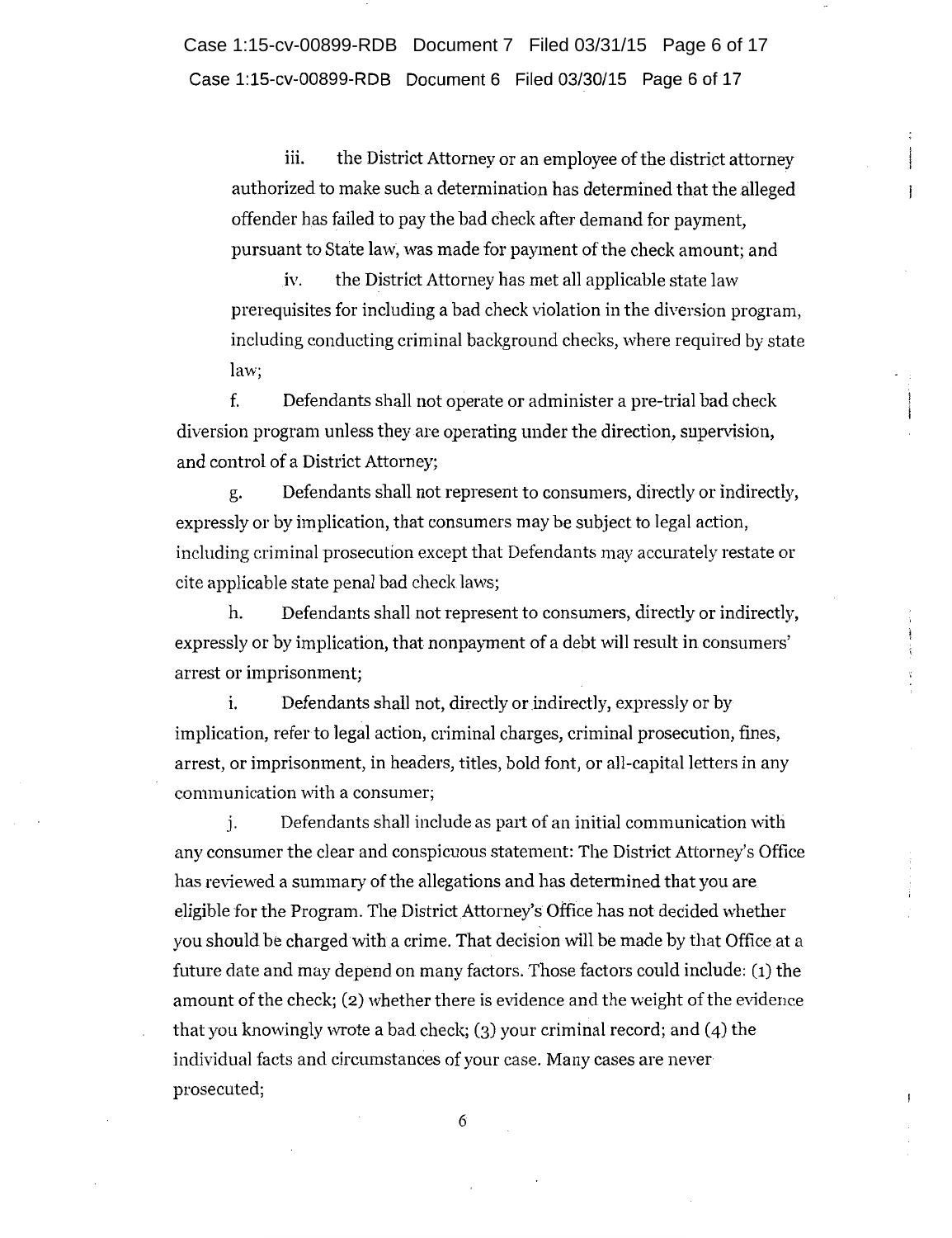**Case 1:15-cv-00899-RDB Document 6 Filed 03/30/15 Page 7 of 17**  Case 1:15-cv-00899-RDB Document 7 Filed 03/31/15 Page 7 of 17

k. In any communication to consumers about a diversion program, Defendants shall clearly and conspicuously disclose: the original amount of the bad check and each fee, including administrative, returned item, and program fees;

l. In any communication to consumers about a diversion program, Defendants shall clearly and conspicuously inform consumers that participation in the diversion program is voluntary; and

m. Defendants shall include as part of an initial communication with any consumer a clear and conspicuous statement as required by section  $818(a)(2)(C)(v)$  of the FDCPA, 15 U.S.C. § 1692p(a)(2)(C)(v), that:

i. the alleged offender may dispute the validity of any bad check violation;

ii. where the alleged offender knows, or has reasonable cause to believe, that the alleged bad check violation is the result of theft or forgery of the check, identity theft, or other fraud that is not the result of the conduct of the alleged offender, the alleged offender may file a crime report with the appropriate law enforcement agency; and

iii. if the alleged offender notifies the private entity or the district attorney in writing, not later than 30 days after being contacted for the first time pursuant to 15 U.S.C.  $\S$  1692p(a)(2)(C)(iv), that there is a dispute pursuant to 15 U.S.C.  $\S$  1692p(a), before further restitution efforts are pursued, the district attorney or an employee of the district attorney authorized to make such a determination makes a determination that there is probable cause to believe that a crime has been committed.

9. Defendants shall not, if acting as debt collectors under section 803(6) of the FDCPA, 15 U.S.C. § 1692a(6):

a. fail to disclose in the initial written communication with the consumer that Defendants are debt collectors attempting to collect a debt and that any information obtained will be used for that purpose, or fail to disclose in subsequent communications that the communication is from a debt collector;

b. fail to provide consumers in the initial communication or five days thereafter, proper notice under the FDCPA, including: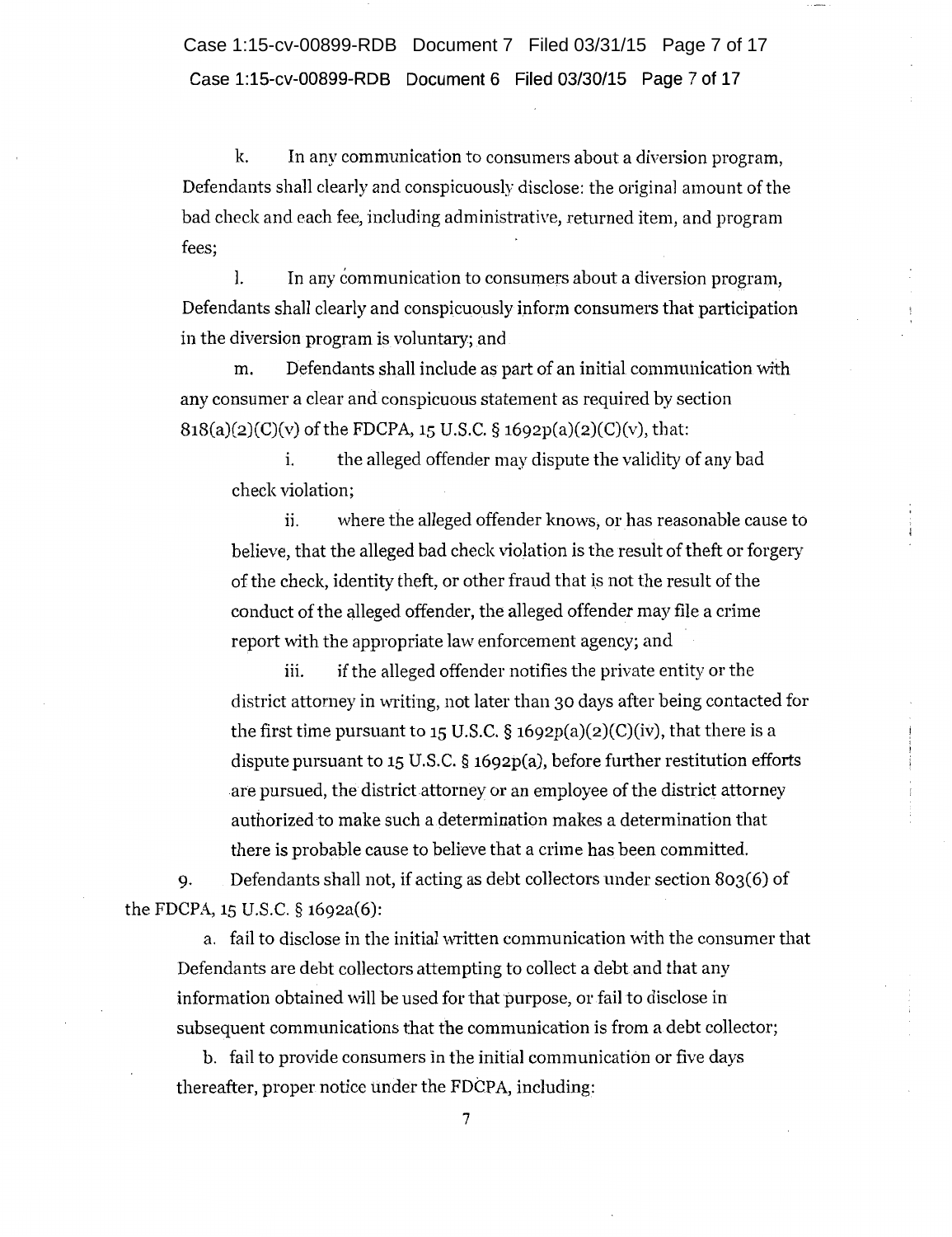Case 1:15-cv-00899-RDB Document 6 Filed 03/30/15 Page 8 of 17 Case 1:15-cv-00899-RDB Document 7 Filed 03/31/15 Page 8 of 17

- i. that unless the consumer, within thirty days after receipt of the notice, disputes the validity of the debt, or any portion thereof, the debt will be assumed to be valid by the debt collector; and
- i. that if the consumer notifies the debt collector in writing within the thirty-day period that the debt, or. any portion thereof, is disputed, the debt collector vvill obtain verification of the debt or a copy of a judgment against the consumer and a copy of such verification or judgment will be mailed to the consumer by the debt collector.

#### Civil Money Penalties

#### IT IS FURTHER ORDERED that:

10. Under section 1055(c) of the CFPA, 12U.S.C. § ss6s(c}, by reason of the violations of law alleged in the Complaint, and taking into account the factors set forth in 12 U.S.C. §  $5565(c)(3)$ , Defendants shall pay a civil money penalty of \$50,000 to the Bureau, as directed by the Bureau and as set forth herein.

11. Within 10 days of the effective date, Defendants shall pay the civil money penalty in the form of a wire transfer to the Bureau or to such agent as the Bureau may direct, and in accordance with wiring instructions to be provided by counsel for the Bureau.

12. The civil money penalty paid under this Order will be deposited in the Civil Penalty Fund of the Bureau in accordance with section 1017(d) of the CFPA, 12 U.S.C; § 5497(d).

13. Defendants shall treat the civil money penalty paid under this Order as a penalty paid to the government for a1l purposes. Regardless of how the Bureau ultimately uses those funds, Defendants shall not:

a. claim, assert, or apply for a tax deduction, tax credit, or any other · tax benefit for any civil money penalty paid under this Order; or

b. seek or accept, directly or indirectly, reimbursement or indemnification from any source, including but not limited to payment made under any insurance policy, with regard to any civil money penalty paid under this Order.

14. To preserve the deterrent effect of the civil money penalty, in any related consumer action, Defendants shall not argue that Defendants are entitled to, nor shall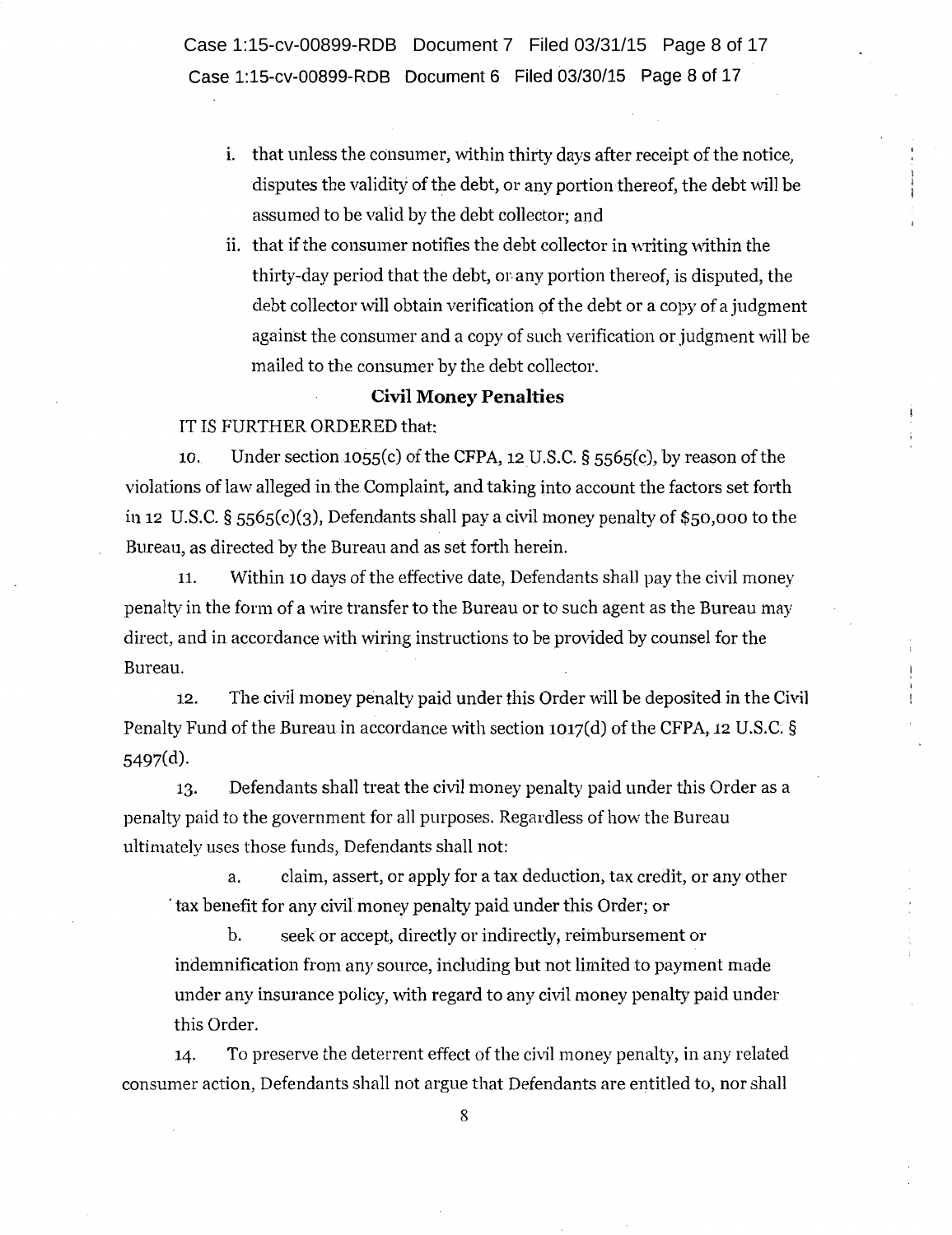**Case 1:15-cv-00899-RDB Document 6 Filed 03/30/15 Page 9 of 17**  Case 1:15-cv-00899-RDB Document 7 Filed 03/31/15 Page 9 of 17

Defendants benefit by, any offset or reduction of any monetary remedies imposed in the related consumer action, because of the civil money penalty paid in this action ("penalty offset"). If the court in any related consumer action grants such a penalty offset, Defendants shall, within 30 days after entry of a final order granting the penalty offset, notify the Bureau, and pay the amount of the penalty offset to the U.S. Treasury. Such a payment shall not be deemed an additional civil money penalty and shall not be deemed to change the amount of the civil money penalty imposed in this action.

# **Additional Monetary Provisions**

IT IS FURTHER ORDERED that:

15. In the event of any default on Defendants' obligations to make payment under this Consent Order, interest, computed under 28 U.S.C. § 1961, as amended, will accrue on any outstanding amounts not paid from the date of default to the date of payment, and will immediately become due and payable.

16. Defendants must relinquish all dominion, control, and title to the funds paid to the fullest extent permitted by law and no part of the funds may be returned to Defendants.

17. Under 31 U.S.C. § 7701, Defendants, unless they already have done so, must furnish to the Bureau their taxpayer identification numbers, which may be used for purposes of collecting and reporting on any delinquent amount arising out of this Consent Order.

18. Within 30 days of the entry of a final judgment, consent order, or settlement in a Related Consumer Action, any Defendant subject or party to such judgment, order, or settlement must notify the Enforcement Director of the final judgment, consent order, or settlement in writing. That notification must indicate the amount of redress, if any, that the Defendant paid or is required to pay to consumers and describe the consumers or classes of consumers to whom that redress has been or will be paid.

19. Under section 604(a)(I) of the Fair Credit Reporting Act, 15 U.S.C. § 1681 b(a)( 1), any consumer reporting agency may furnish a consumer report concerning any Defendant to the Bureau, which may be used for purposes of collecting and reporting on any delinquent amount arising out of this Consent Order.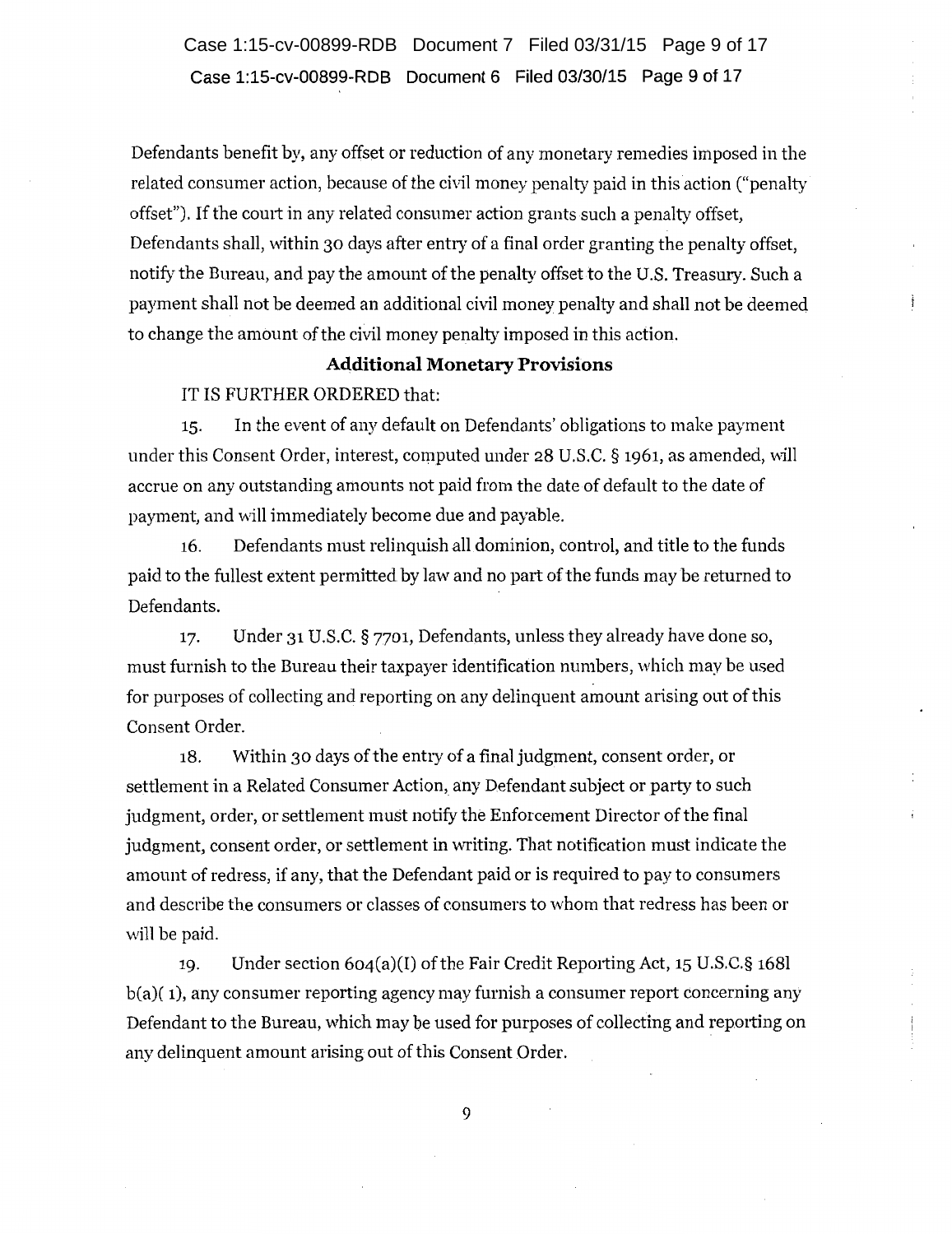Case 1:15-cv-00899-RDB Document 6 Filed 03/30/15 Page 10 of 17 Case 1:15-cv-00899-RDB Document 7 Filed 03/31/15 Page 10 of 17

#### **Compliance Plan**

### IT IS FURTHER ORDERED that:

20. Within 30 days of the effective date, Defendants shall submit to the Enforcement Director for review and determination of non-objection a comprehensive compliance plan designed to ensure that their operation of pre-trial bad check diversion programs complies with all applicable Federal consumer financial laws and the terms of this Order ("Compliance Plan"). The Compliance Plan shall include, at a minimum, detailed steps for addressing each action required by this Order, and specific timeframes and deadlines for implementation of those actions.

21. The Enforcement Director shall have the discretion to make a determination of non-objection to the Compliance Plan or direct the Defendants to revise it. In the event that the Enforcement Director directs the Defendants to revise the Compliance Plan, the Defendants shall make the revisions and resubmit the Compliance Plan to the Enforcement Director within 15 days.

22. Upon notification that the Enforcement Director has made a determination of non-objection to the Compliance Plan, Defendants shall implement and adhere to the steps, recommendations, deadlines, and timeframes set forth in the Compliance Plan.

### **Reporting Requirements**

### IT IS FURTHER ORDERED that:

23. Defendants shall notify the Bureau of any change that may affect compliance obligations arising under this Order, including but not limited to, a dissolution, assignment, sale, merger, or other action that would result in the emergence of a successor company; the creation or dissolution of a subsidiary, parent, or affiliate that engages in any acts or practices subject to this Order; the filing of any bankruptcy or insolvency proceeding by or against Defendants; or a change in the name or address of Defendants .

24. Within go days of the effective date, and again one year after the effective date, Defendants shall submit to the Enforcement Director an accurate written compliance progress report which has been approved by Defendants' officers, which, at a minimum, describes in detail the manner and form in which Defendants have complied with this Order.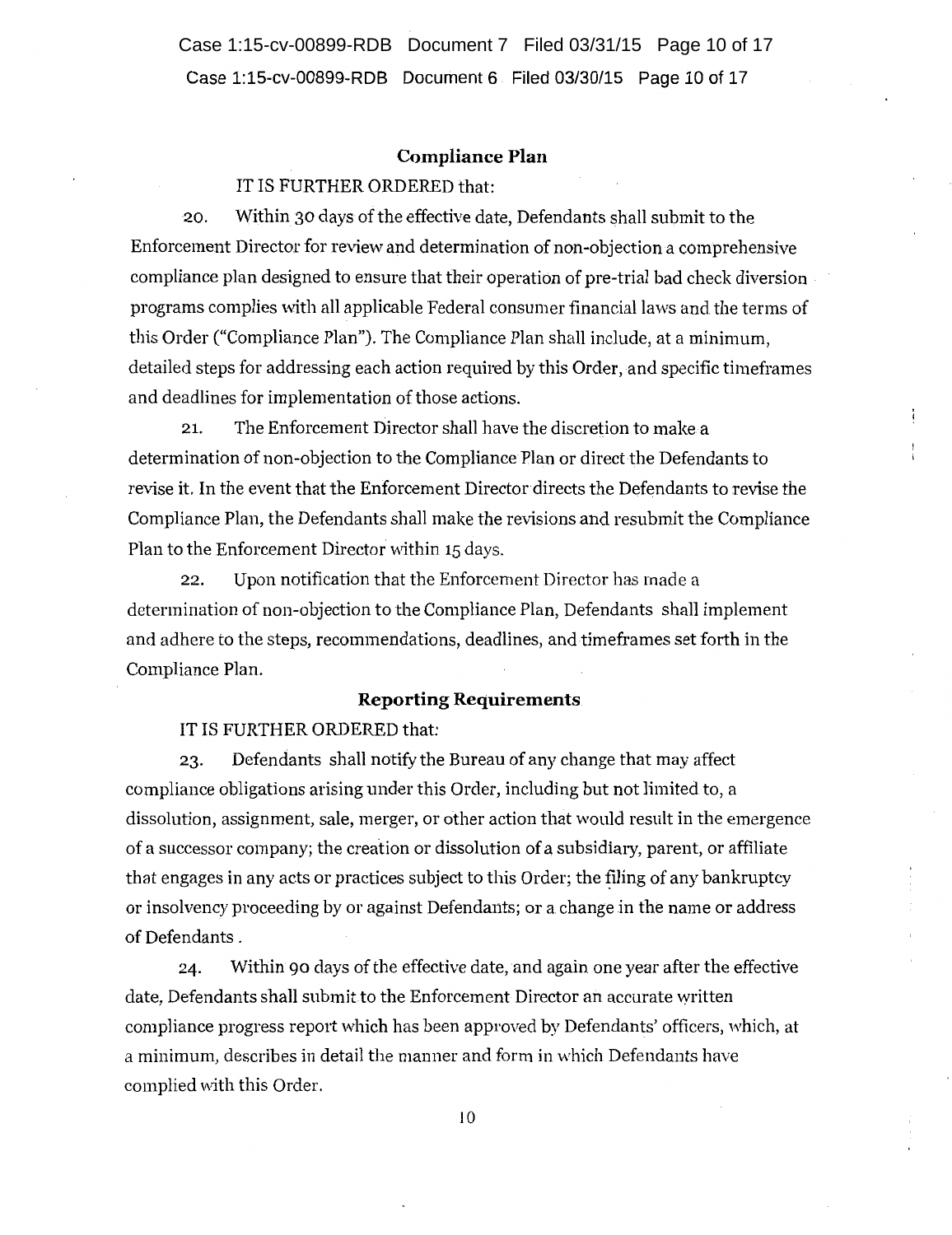Case 1:15-cv-00899-RDB Document 6 Filed 03/30/15 Page 11 of 17 Case 1:15-cv-00899-RDB Document 7 Filed 03/31/15 Page 11 of 17

25. After the one-year period, Defendants shall submit to the Enforcement Director additional Compliance Reports within 14 days of receiving a written request from the Bureau.

### Cooperation with the Bureau

26. Defendants must cooperate fully to help the Bureau determine the identity and location of, and the amount of injury sustained by, each affected consumer. Each Defendant must provide such information in its or its agents' possession or control within 14 days of receiving a written request from the Bureau.

### Order Distribution and Acknowledgment

IT IS FURTHER ORDERED that,

27. Within seven days of the effective date, Defendants shall submit to the Enforcement Director an acknowledgment of receipt of this Order, sworn under penalty of perjury.

28. Within 30 days of the effective date, Defendants shall deliver a copy of this Order to each of their board members and executive officers, as well as to any managers, employees, or other agents and representatives who have responsibilities related to the subject matter of the Order.

29. For five years from the effective date, Defendants shall deliver a copy of this Order to any business entity resulting from any change in structure, as set forth in Paragraph 22, and to any future board members and executive officers, as well as to any managers, employees, or other agents and representatives who will have responsibilities related to the subject matter of the Order before they assume their responsibilities.

30. Defendants shall secure a signed and dated statement acknowledging receipt of a copy of this Order, with any electronic signatures complying with the requirements of the E-Sign Act, 15 U.S.C.  $\S$  7001 et seq., within 30 days of delivery, from all persons receiving a copy of this Order under this Section.

#### Recordkeeping

#### IT IS FURTHER ORDERED that:

31. Defendants shall create, for at least five years from the effective date, and then retain, for at least five years, and make available to the Bureau upon request, the following business records: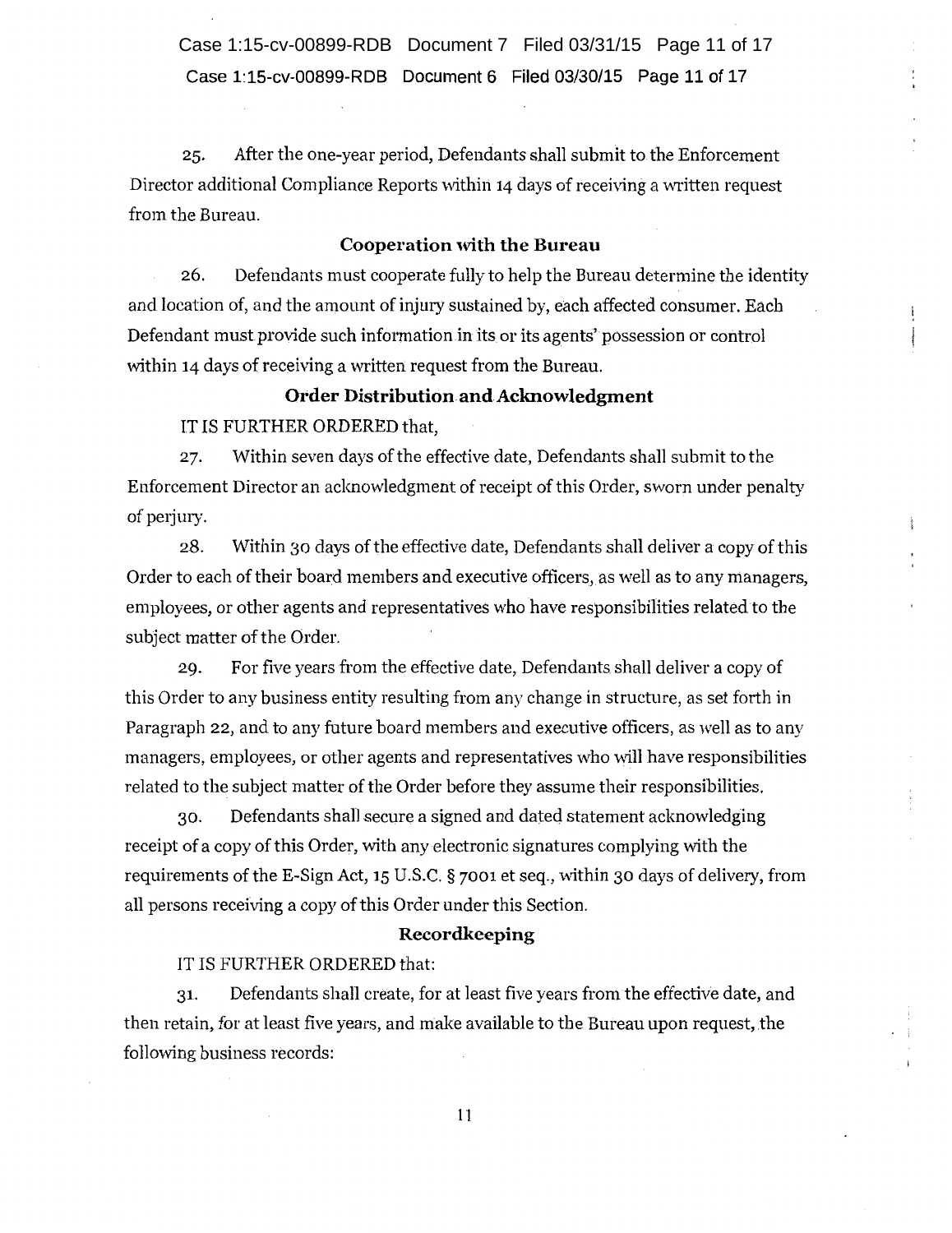**Case 1:15-cv-00899-RDB Document 6 Filed 03/30/15 Page 12 of 17** · Case 1:15-cv-00899-RDB Document 7 Filed 03/31/15 Page 12 of 17

a. all documents and records necessary to demonstrate full compliance with each provision of this Order; and

b. copies of all template letters to consumers; call scripts; training materials; websites; and other template communications with consumers; and including any such materials used by a third party on behalf of Defendants as they relate to pre-trial diversion program as defined in Paragraph 7(i).

### **Notices**

### IT IS FURTHER ORDERED that:

32. Unless otherwise directed in writing by the Bureau, Defendants must provide all submissions, requests, communications, or other documents relating to this Consent Order in writing, with the subject line, "In re National Corrective Group, File No. 2012-0403-02," and send them either:

a. By overnight courier (not the U.S. Postal Service), as follows: Assistant Director for Enforcement Consumer Financial Protection Bureau ATTENTION: Office of Enforcement 1625 Eye Street, N.W. Washington D.C. 20006; or

b. By first-class mail to the below address and contemporaneously by email to Enforcement\_ Compliance@cfpb.gov:

Assistant Director for Enforcement Consumer Financial Protection Bureau ATTENTION: Office of Enforcement 1700 G Street, N.W.

Washington D.C. 20552

#### **Compliance Monitoring**

IT IS FURTHER ORDERED that, for the purpose of monitoring Defendants' compliance with this Order:

33. Within 14 days of receipt of a written request from the Bureau, Defendants shall: submit additional compliance reports or other requested information, which shall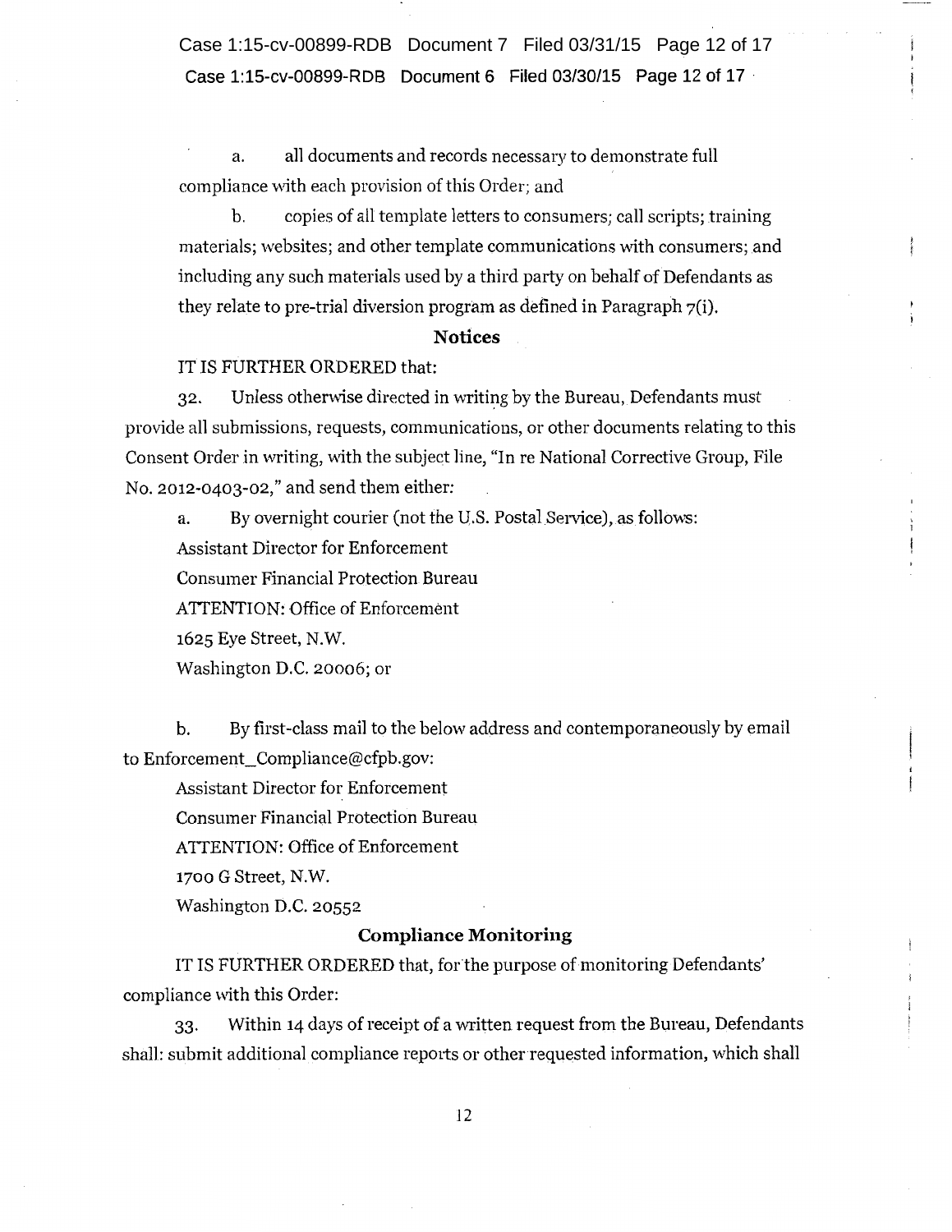# Case 1:15-cv-00899-RDB Document 6 Filed 03/30/15 Page 13 of 17 Case 1:15-cv-00899-RDB Document 7 Filed 03/31/15 Page 13 of 17

be made under penalty of perjury; appear for depositions; provide sworn testimony; or produce documents.

:34· The Bureau is also authorized to obtain discovery, without leave of comt, using any of the procedures prescribed by the Bureau's Rules of Practice for Adjudication Proceedings, 12 C.P.R. Part 1081, or the Federal Rules of Civil Procedure.

35. For purposes of this Section, the Bureau may communicate directly with Defendants, unless Defendants retain counsel in connection mth such communications.

36. Defendants shall permit Bureau representatives to interview any employee or other person affiliated with Defendants who has agreed to such an interview. The person interviewed may have counsel present.

37. The Bureau may use all other lawful means, including posing, through its representatives, as consumers, suppliers, or other individuals or entities, to Defendants or any individual or entity affiliated with Defendant, mthout the necessity of identification or prior notice.

38. Defendants agree to be subject to the Bureau's supervisory authority under 12 U.S.C. § 5514 for 3 years from the effective date. Consistent mth 12 C.F.R. § 1091.111, Defendants shall not petition for termination of supervision under 12 C.F.R. § 1091.113.

39. . Nothing in this Order shall limit the Bureau's lawful use of compulsory process, under 12 C.F.R. § 1080.6 or any other applicable provision.

### Administrative Provisions

#### IT IS FURTHER ORDERED that:

40. Except for "Released Claims", as defined below, the provisions of this Order shall not bar, estop, or otherwise prevent the Bureau from taking any other action against Defendants and their successors and assigns.

41. Calculation of time limitations shall run from the effective date and shall be based on calendar days, unless otherwise noted.

42. This Order contains the complete agreement between the parties. No promises, representations, or warranties other than those set forth in this Order have been made by any of the parties. This Order supersedes all prior communications, discussions, or understandings, if any, of the parties, whether oral or in writing.

43. Nothing in this Order shall be construed as allowing Defendants to violate any law, rule, or regulation,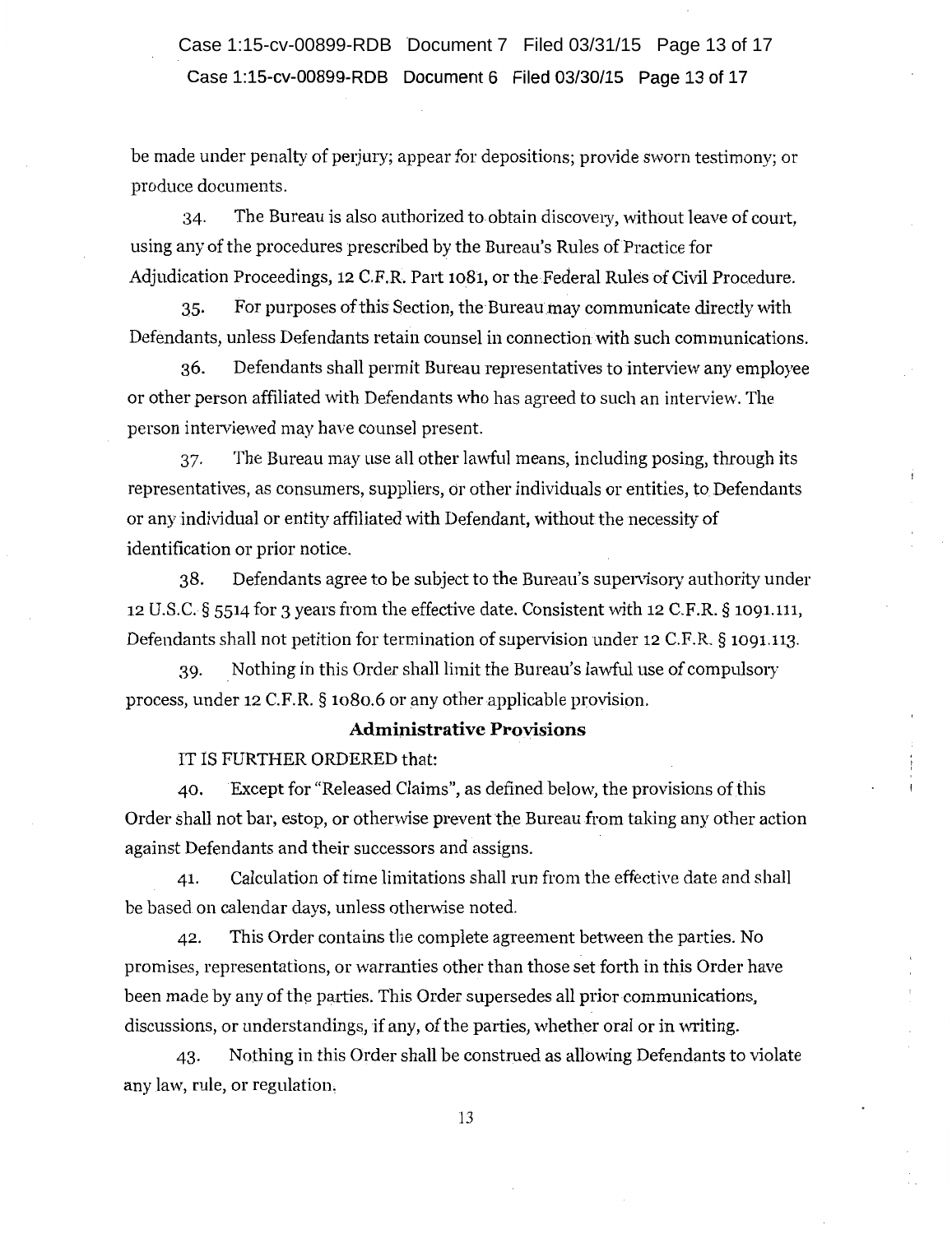**Case 1:15-cv-00899-RDB Document 6 Filed 03/30/15 Page 14 of 17**  Case 1:15-cv-00899-RDB Document 7 Filed 03/31/15 Page 14 of 17

#### **Scope of Consent Order**

44· The Bureau releases and discharges Defendants and their respective officers, directors, shareholders, successors, and assigns, from all potential liability for any cause of action or claim that has been or might have been asserted by the Bureau based on the practices alleged in the Complaint to the extent such practices or conduct are known to the Bureau prior to the effective date (collectively "Released Claims"). Notwithstanding the foregoing, the practices alleged in this Order may be utilized by the Bureau in future enforcement actions against Defendants and their affiliates, including, without limitation, to establish a pattern or practice of violations or the continuation of a pattern or practice of violations or to calculate the amount of any penalty. This release shall not preclude or affect any right of the Bureau to determine and ensure compliance with the terms and provisions of the Order, or to seek penalties for any violations thereof.

### **Retention of Jurisdiction**

IT IS FURTHER ORDERED that this Comt retains jurisdiction of this matter for purposes of construction, modification, and enforcement of this Order.

*"''T*  SO ORDERED this  $\frac{S I}{2}$  day of *MALCH* 2015.

RU D. B.

UNITED STATES DISTRICT ,JUDGE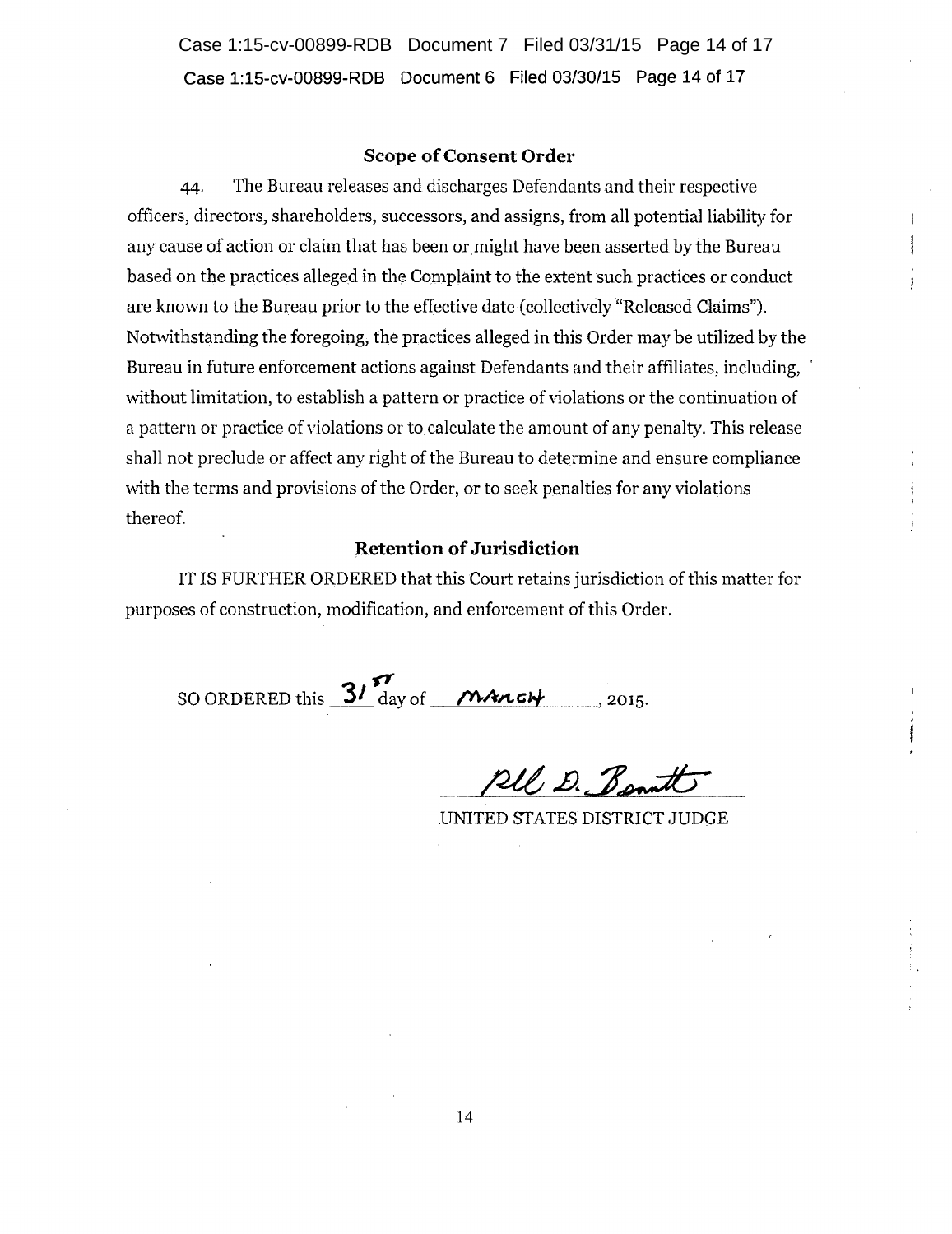Case 1:15-cv-00899-RDB Document 6 Filed 03/30/15 Page 15 of 17 Case 1:15-cv-00899-RDB Document 7 Filed 03/31/15 Page 15 of 17

THE UNDERSIGNED HEREBY CONSENT TO ENTRY OF THIS ORDER On *behalf ofPlaintf(f Consumer Financial Protection Bureau* 

Anthony Alexis *Director for Enforcement* 

Cara Petersen Acting Deputy Director for Enforcement

Sarah Auchterlonie *Assistant Deputy Director for Enforcement* 

*/* 

 $Zol$   $\cancel{B}$ . Rainey, Bar No. 803105 *Senior Litigation Counsel* 

James Meade, Bar No. 803044 *Enforcement Attorney* 

Consumer Financial Protection Bureau 1700 G Street, NW Washington, DC 20552 Telephone: (202)435-9483 Facsimile: (202) 435-7722 Email: zol.rainey@cfpb.gov

DATED *Month*  $27$ , 2015. *7*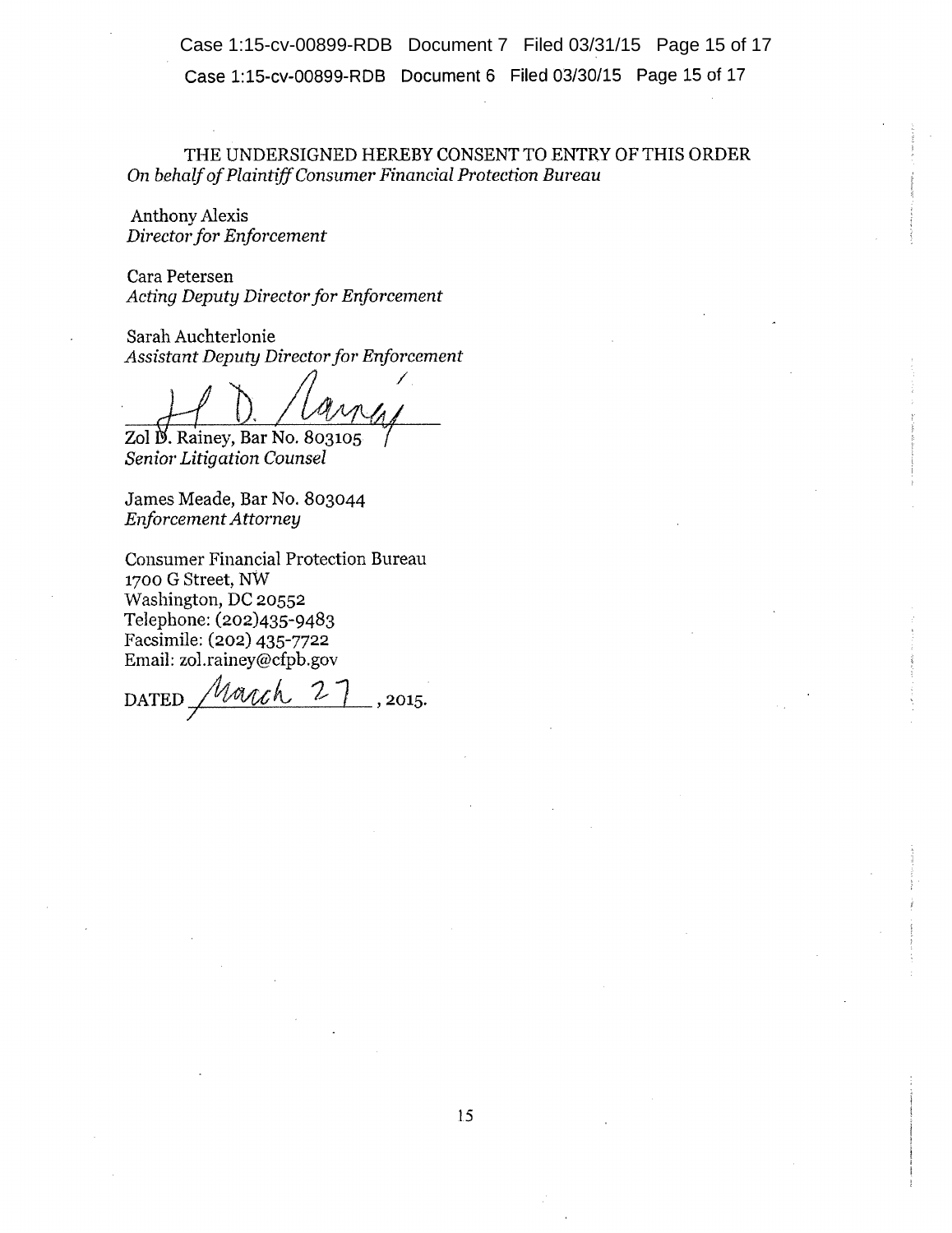**Case 1:15-cv-00899-RDB Document 6 Filed 03/30/15 Page 16 of 17**  Case 1:15-cv-00899-RDB Document 7 Filed 03/31/15 Page 16 of 17

On *behalf of Defendant National Corrective Group, Inc.* 

' ... /~;£4(~7~-~-· / /9;;'/iiJ.:& f;l .. f"., // '/' !\_. /',./ . '

 $\forall$ Mats Jonsson $^{\prime}$ /CEO */ Mational Corrective Group, Inc.* 

March 17, 2015

*(*

On *behalf of Defcmc;lcmt American Justice Solutions, Inc.* 

. *)* ~ , .. and the Company of the Company of the Company of the Company of the Company of the Company of the Company of the Company of the Company of the Company of the Company of the Company of the Company of the Company of the Comp /~~/ -----

**CEO** Aprerican Justice Solutions, Inc.

March 17, 2015

*/* 

On *behalf of Defendant Victim Services, Inc.* 

Thomas Jonsson President Victim Services, Inc.

March 17, 2015

On behalf of Defendant Mats Jonsson

. *| /oth* 1.100 1.100 1.100 1.100 1.100 1.100 1.100 1.100 1.100 1.100 1.100 1.100 1.100 1.100 1.100 1.100 1.100 1.100 1.<br>Mats Jousson

lndividual

March 17, 2015